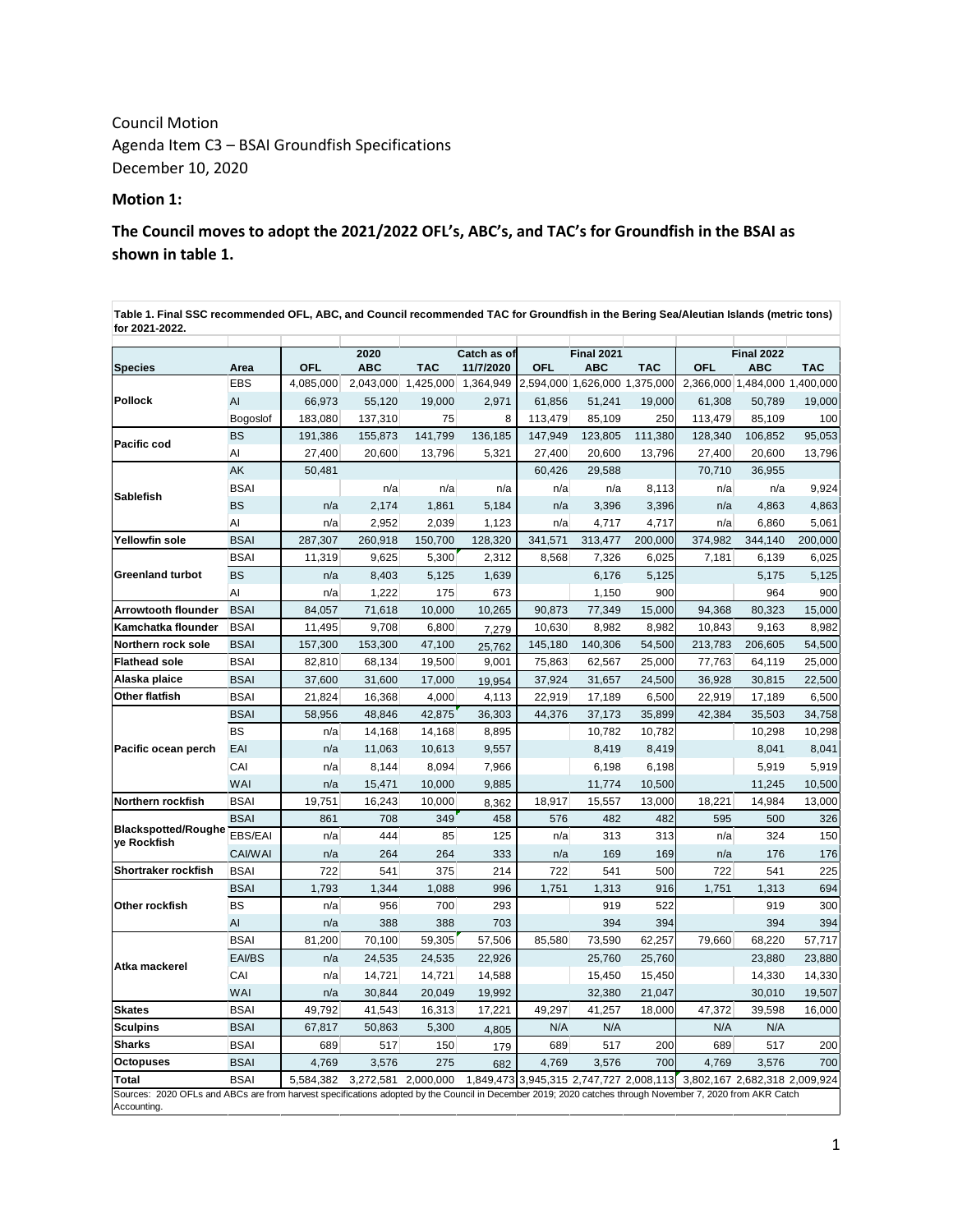### **Motion 2:**

**The Council moves to set flatfish flexibility reserves in Table 7a and 7b to maximize the ABC reserves for 2021 and 2022.**

## TABLE 7A–FINAL 2021 ABC SURPLUS, ABC RESERVES, COMMUNITY DEVELOPMENT QUOTA (CDQ) ABC RESERVES, AND AMENDMENT 80 ABC RESERVES IN THE BSAI FOR FLATHEAD SOLE, ROCK SOLE, AND YELLOWFIN SOLE

| [Amounts are in metric tons] |               |           |                |  |
|------------------------------|---------------|-----------|----------------|--|
| Sector                       | Flathead sole | Rock sole | Yellowfin sole |  |
| <b>ABC</b>                   | 62.567        | 140,306   | 313,477        |  |
| <b>TAC</b>                   | 25,000        | 54,500    | 200,000        |  |
| ABC surplus                  | 37,567        | 85,806    | 113,477        |  |
| <b>ABC</b> reserve           | 37,567        | 85,806    | 113,477        |  |
| CDQ ABC reserve              | 4.020         | 9,181     | 12,142         |  |
| Amendment 80 ABC reserve     | 33.547        | 76,625    | 101,335        |  |

#### TABLE 7B–FINAL 2022 ABC SURPLUS, ABC RESERVES, COMMUNITY DEVELOPMENT QUOTA (CDQ) ABC RESERVES, AND AMENDMENT 80 ABC RESERVES IN THE BSAI FOR FLATHEAD SOLE, ROCK SOLE, AND YELLOWFIN SOLE

| [Amounts are in metric tons] |               |           |                |  |
|------------------------------|---------------|-----------|----------------|--|
| Sector                       | Flathead sole | Rock sole | Yellowfin sole |  |
| <b>ABC</b>                   | 64.119        | 206,605   | 344,140        |  |
| <b>TAC</b>                   | 25,000        | 54,500    | 200,000        |  |
| ABC surplus                  | 39.119        | 152,105   | 144,140        |  |
| ABC reserve                  | 39,119        | 152,105   | 144,140        |  |
| CDO ABC reserve              | 4.186         | 16.275    | 15,423         |  |
| Amendment 80 ABC reserve     | 34.933        | 135.830   | 128,717        |  |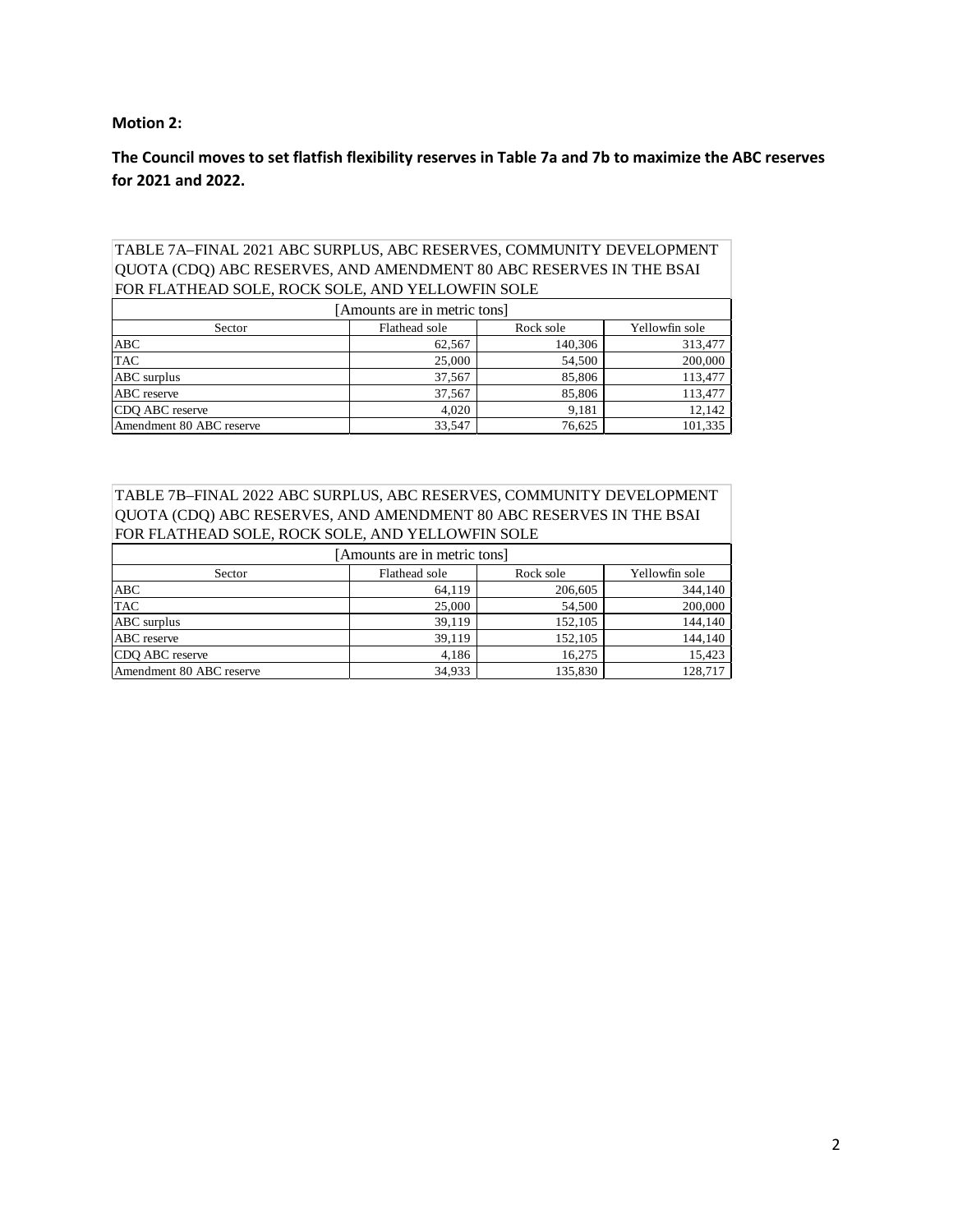#### **Motion 3:**

**The Council moves to approve the PSC amounts and distributions shown in Tables 8, 9, 10, and 11 and approve the 2020 BSAI SAFE report.**

| PSC species and<br>area <sup>1</sup>   | <b>Total PSC</b> | Non-trawl PSC | CDQ PSQ<br>reserve <sup>2</sup> | <b>Trawl PSC</b><br>remaining after<br>CDQ PSQ | Amendment<br>$80 \text{ sector}^3$ | <b>BSAI</b> trawl<br>limited<br>access sector | <b>BSAIPSC</b><br>limits not<br>allocated $2$ |
|----------------------------------------|------------------|---------------|---------------------------------|------------------------------------------------|------------------------------------|-----------------------------------------------|-----------------------------------------------|
| Halibut mortality<br>$(mt)$ BSAI       | 3,515            | 710           | 315                             | n/a                                            | 1,745                              | 745                                           | n/a                                           |
| Herring (mt)<br>BSAI                   | 2,723            | n/a           | n/a                             | n/a                                            | n/a                                | n/a                                           | n/a                                           |
| Red king crab<br>(animals) Zone 1      | 97,000           | n/a           | 10,379                          | 86,621                                         | 43,293                             | 26,489                                        | 16,839                                        |
| C. opilio<br>(animals)<br><b>COBLZ</b> | 7,191,840        | n/a           | 769,527                         | 6,422,313                                      | 3,156,567                          | 2,064,131                                     | 1,201,615                                     |
| C. bairdi crab<br>(animals) Zone 1     | 980,000          | n/a           | 104,860                         | 875,140                                        | 368,521                            | 411,228                                       | 95,390                                        |
| C. bairdi crab<br>(animals) Zone 2     | 2,970,000        | n/a           | 317,790                         | 2,652,210                                      | 627,778                            | 1,241,500                                     | 782,932                                       |

#### TABLE 8–FINAL 2021 AND 2022 APPORTIONMENT OF PROHIBITED SPECIES CATCH ALLOWANCES TO NON-TRAWL GEAR, THE CDQ PROGRAM, AMENDMENT 80, AND THE BSAI TRAWL LIMITED ACCESS SECTORS

<sup>1</sup> Refer to § 679.2 for definitions of zones.<br><sup>2</sup> The PSQ reserve for crab species is 10.7 percent of each crab PSC limit.

<sup>3</sup> The Amendment 80 program reduced apportionment of the trawl PSC limits for crab below the total PSC limit. These reductions are not apportioned to other gear types or sectors.

## TABLE 9-FINAL 2021 AND 2022 HERRING AND RED KING CRAB SAVINGS SUBAREA PROHIBITED SPECIES CATCH ALLOWANCES FOR ALL TRAWL SECTORS

| Fishery categories                                                                                                                                   | Herring (mt) BSAI | Red king crab (animals) Zone 1 |  |  |
|------------------------------------------------------------------------------------------------------------------------------------------------------|-------------------|--------------------------------|--|--|
| Yellowfin sole                                                                                                                                       | 118               | n/a                            |  |  |
| Rock sole/flathead sole/Alaska plaice/other flatfish                                                                                                 | 58                | n/a                            |  |  |
| Greenland turbot/arrowtooth flounder/Kamchatka flounder/sablefish                                                                                    | 8                 | n/a                            |  |  |
| Rockfish                                                                                                                                             | 8                 | n/a                            |  |  |
| Pacific cod                                                                                                                                          | 14                | n/a                            |  |  |
| Midwater trawl pollock                                                                                                                               | 2,472             | n/a                            |  |  |
| Pollock/Atka mackerel/other species <sup>2,3</sup>                                                                                                   | 45                | n/a                            |  |  |
| Red king crab savings subarea non-pelagic trawl gear <sup>4</sup>                                                                                    | n/a               | 24,250                         |  |  |
| Total trawl PSC                                                                                                                                      | 2,723             | 97,000                         |  |  |
| <sup>14</sup> Other flatfish" for PSC monitoring includes all flatfish species, except for halibut (a prohibited species), Alaska plaice, arrowtooth |                   |                                |  |  |
| $^2$ Pollock other than midwater trawl pollock, Atka mackerel, and "other species" fishery category.                                                 |                   |                                |  |  |
| <sup>3"</sup> Other species" for PSC monitoring includes skates, sharks, and octopuses.                                                              |                   |                                |  |  |
| <sup>4</sup> In December 2020, the Council recommended and NMFS approves that the red king crab bycatch limit for non-pelagic trawl fisheries        |                   |                                |  |  |

Note: Species apportionments may not total precisely due to rounding.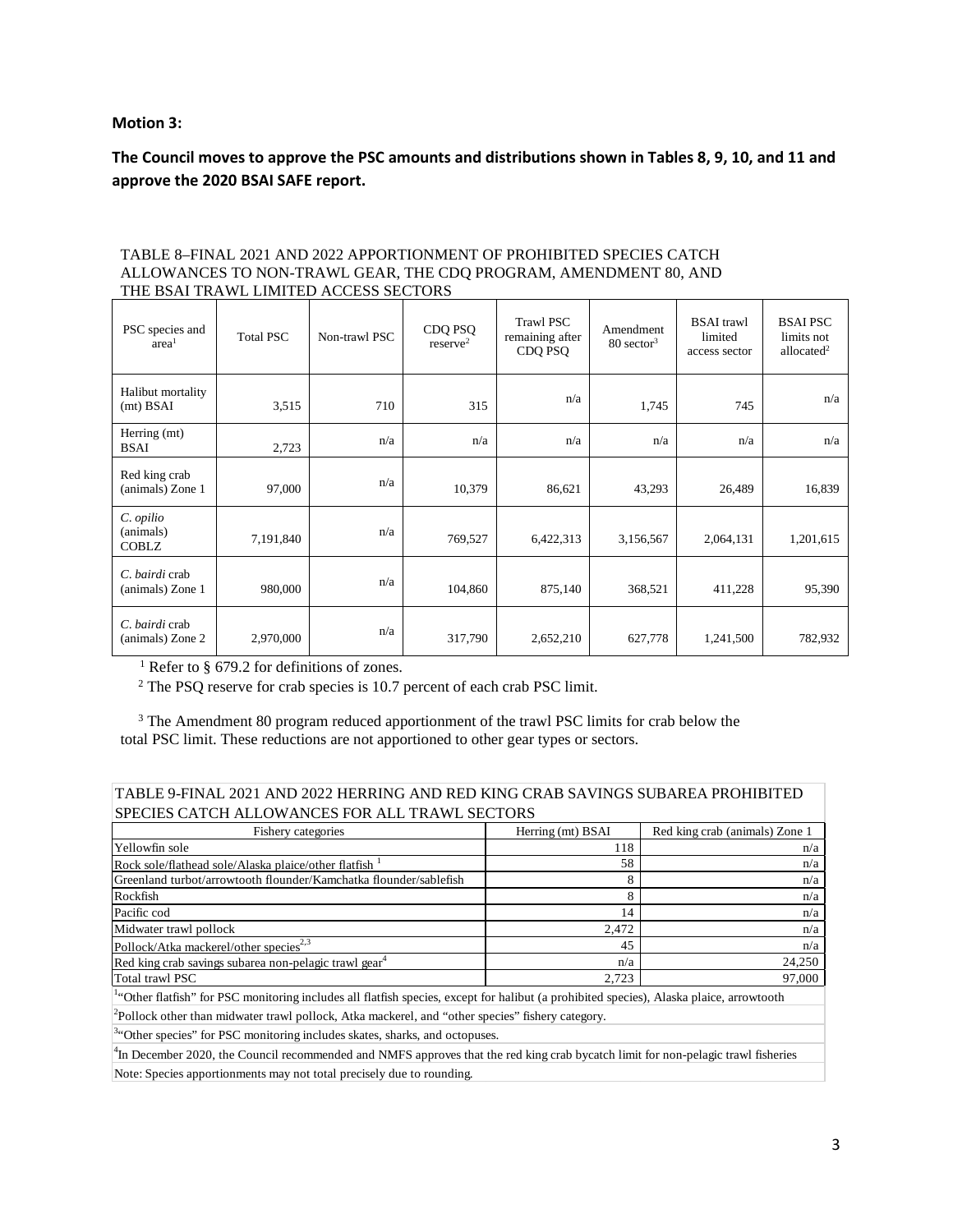## TABLE 10–FINAL 2021 AND 2022 PROHIBITED SPECIES BYCATCH ALLOWANCES FOR THE BSAI TRAWL LIMITED ACCESS SECTOR

|                                                                      | Prohibited species and area      |                                   |                                        |                          |           |
|----------------------------------------------------------------------|----------------------------------|-----------------------------------|----------------------------------------|--------------------------|-----------|
|                                                                      |                                  | Red king crab<br>(animals) Zone 1 | C. opilio<br>(animals)<br><b>COBLZ</b> | C. bairdi (animals)      |           |
| <b>BSAI</b> trawl limited access sector fisheries                    | Halibut mortality<br>$(mt)$ BSAI |                                   |                                        | Zone 1                   | Zone 2    |
| Yellowfin sole                                                       | 265                              | 23,338                            | 1,945,831                              | 346,228                  | 1,185,500 |
| Rock sole/flathead sole/other flatfish $2$                           | $\overline{\phantom{a}}$         | ٠                                 |                                        | $\overline{\phantom{a}}$ |           |
| Greenland turbot/arrowtooth<br>flounder/Kamchatka flounder/sablefish |                                  |                                   |                                        |                          |           |
| Rockfish April 15-December 31                                        |                                  |                                   | 3,214                                  | ۰                        | 1,000     |
| Pacific cod                                                          | 300                              | 2,954                             | 82,939                                 | 60,000                   | 50,000    |
| Pollock/Atka mackerel/other species <sup>3</sup>                     | 175                              | 197                               | 32,147                                 | 5,000                    | 5,000     |
| Total BSAI trawl limited access sector<br><b>PSC</b>                 | 745                              | 26,489                            | 2,064,131                              | 411,228                  | 1,241,500 |

<sup>1</sup> Refer to § 679.2 for definitions of areas and zones.

<sup>2</sup> "Other flatfish" for PSC monitoring includes all flatfish species, except for halibut (a prohibited species), Alaska plaice, arrowtooth flounder, flathead sole, Greenland turbot, Kamchatka flounder, rock sole, and yellowfin sole.

<sup>3</sup> "Other species" for PSC monitoring includes skates, sharks, and octopuses.

Note: Species apportionments may not total precisely due to rounding.

# TABLE 11–FINAL 2021 AND 2022 HALIBUT PROHIBITED SPECIES BYCATCH ALLOWANCES FOR NON-TRAWL FISHERIES

| Halibut mortality (mt) BSAI     |                       |                   |     |                              |  |
|---------------------------------|-----------------------|-------------------|-----|------------------------------|--|
| Non-trawl fisheries             | <b>Seasons</b>        | Catcher/processor |     | Catcher vessel All Non-Trawl |  |
| Pacific cod                     | Annual Pacific cod    | 648               | 13  | 661                          |  |
|                                 | January 1-June 10     | 388               | 9   | n/a                          |  |
| June 10-August 15               |                       | 162               | ↑   | n/a                          |  |
|                                 | August 15-December 31 | 98                | 2   | n/a                          |  |
| Non-Pacific cod non-trawl-Total | May 1-December 31     | n/a               | n/a | 49                           |  |
| Groundfish pot and jig          | n/a                   | n/a               | n/a | Exempt                       |  |
| Sablefish hook-and-line         | n/a                   | n/a               | n/a | Exempt                       |  |
| Total for all non-trawl PSC     | n/a                   | n/a               | n/a | 710                          |  |